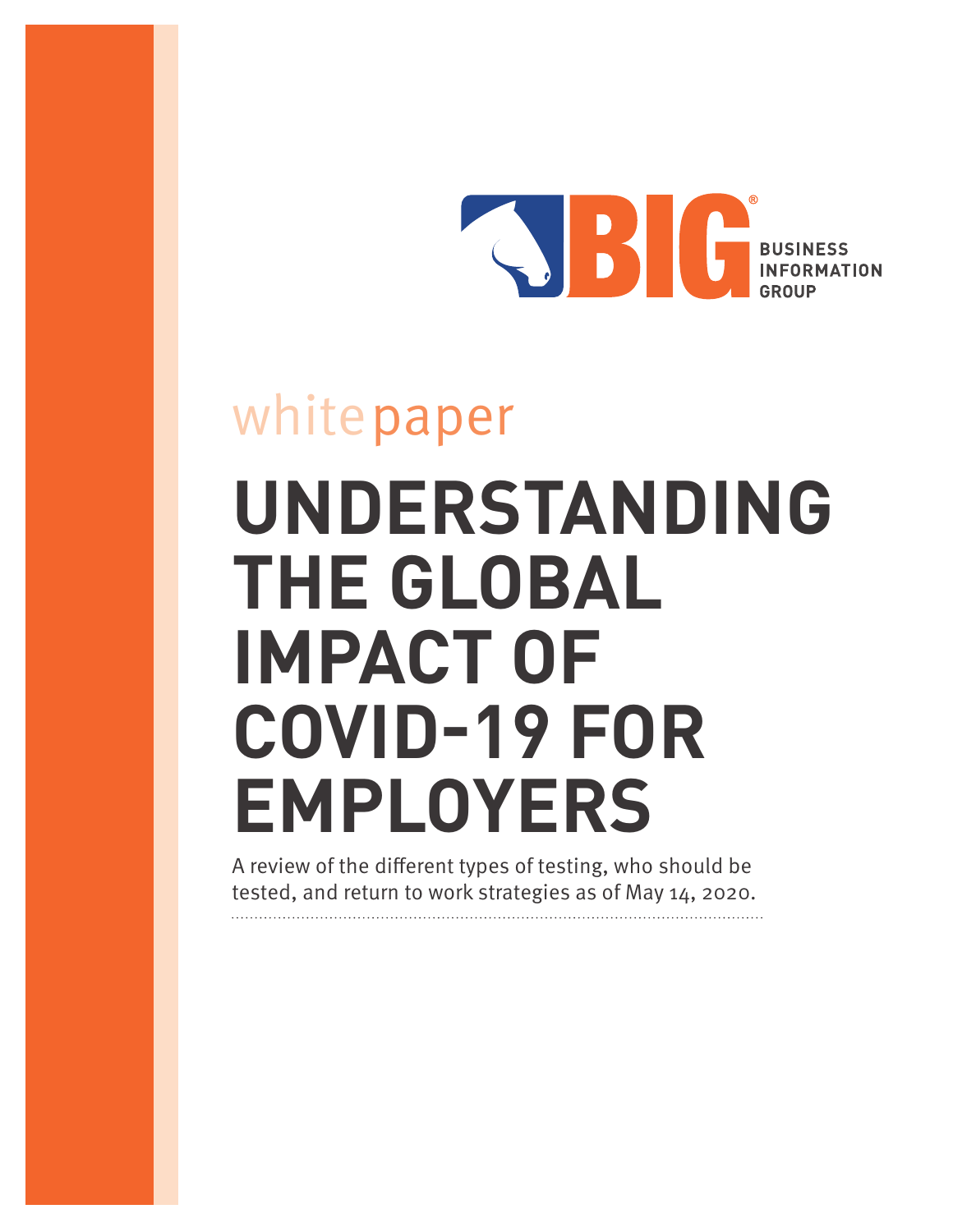#### whitepaper



#### There is no doubt that the COVID-19 pandemic has affected the life of every individual in some way, shape, or form.

The wide reach of its influence spans regions, races, ages, and socio-economic groups, with the total number of infected exceeding one million in the U.S. as of April 29, 2020<sup>1</sup>. There is an urgent need to get ahead of this virus; experts indicate that to accomplish this a firm handle on the rate of infection in the U.S., both collectively and regionally, must be accurately determined. Knowing infection rates allows for the tracking of peaks, plateaus, resurgences and declines. Additionally, awareness of this data helps public officials create appropriate policies in response to the pandemic.

As such, employers may find themselves in a delicate situation that will require balancing. On one hand, employers need to keep employees and the population they serve safe. On the other, they are also responsible for maintaining operational, productive and financially-sound businesses.

Informed, safe decisions to protect employees, communities, and future business interests are vital. To that end, this paper will provide detail regarding the two different types of COVID-19 testing, along with who should be tested and why. It will also discuss cautious return-to-work strategies.

# **VIRAL VS. ANTIBODY TESTING**

In evaluating advice from the Centers for Disease Control (CDC) and the World Health Organization (WHO), public health officials agree that the only true way to earnestly begin the tracking process is to test the population. This includes testing two population segments - those that may have the active COVID-19 virus and those previously exposed whose bodies created antibodies to fight the infection and ultimately recovered.

There are two broad categories of testing - viral and antibody. Please see chart on the next page for a comparison.<sup>2, 3, 4</sup>



All Rights Reserved © 2020 Business Information Group, Inc. 051520 051520

This document and/or presentation is provided as a service to our customers. Its contents are designed solely for informational purposes, and should not be inferred or understood as legal or medical advice, nor shared with any third parties. Persons in need of legal or medical assistance should seek the advice of legal counsel or a healthcare professional. Although care has been taken in preparation of these materials, we cannot guarantee the accuracy, currency or completeness of the information contained within it. Anyone using this information does so at his or her own risk. 1

<sup>1</sup> "Cases in the U.S." Centers for Disease Control and Prevention, https://www.cdc.gov/coronavirus/2019-ncov/cases-in-us.html

<sup>2 &</sup>quot;Testing for Covid19" Centers for Disease Control and Prevention, https://www.cdc.gov/coronavirus/2019-ncov/symptoms-testing/testing.html

<sup>3 &</sup>quot;Test for current infection" Centers for Disease Control and Prevention, https://www.cdc.gov/coronavirus/2019-ncov/testing/diagnostic-testing.html 4 "Test for past infection" Centers for Disease Control and Prevention, https://www.cdc.gov/coronavirus/2019-ncov/testing/serology-overview.html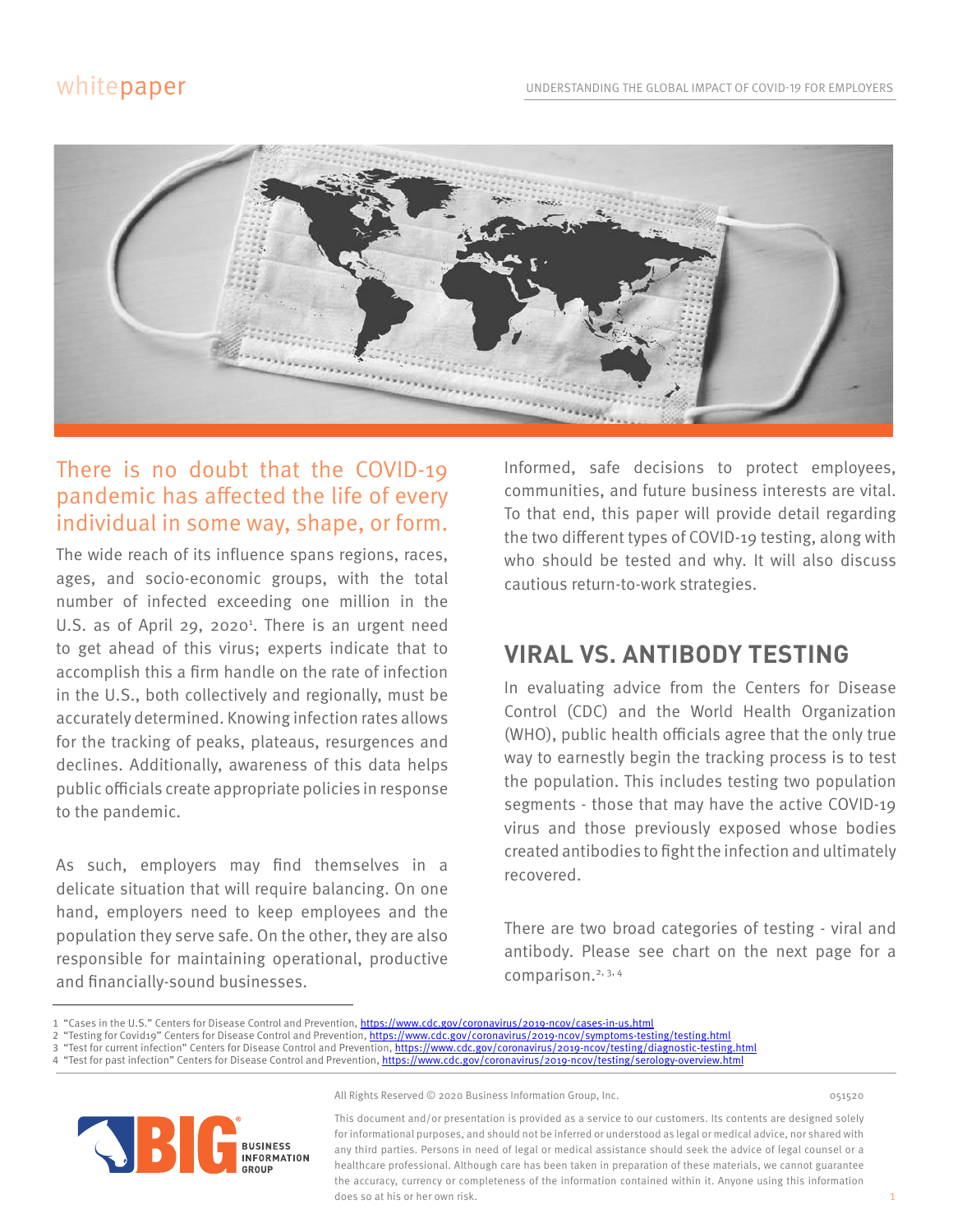|                                             | <b>Viral test</b><br>(Molecular test, Nucleic acid test)                                                                                                                                                                                                                                                     | <b>Antibody test</b><br>(Serology test)                                                                                                                                                                                                                                                                                                                      |
|---------------------------------------------|--------------------------------------------------------------------------------------------------------------------------------------------------------------------------------------------------------------------------------------------------------------------------------------------------------------|--------------------------------------------------------------------------------------------------------------------------------------------------------------------------------------------------------------------------------------------------------------------------------------------------------------------------------------------------------------|
| What will this test<br>tell a patient?      | Whether they have a current infection                                                                                                                                                                                                                                                                        | Whether they had a previous infection or exposure                                                                                                                                                                                                                                                                                                            |
| What does it<br>mainly detect?              | Viral particles                                                                                                                                                                                                                                                                                              | Antibodies - IgA, IgM, IgG                                                                                                                                                                                                                                                                                                                                   |
| What kind of test<br>is used?               | The most commonly used viral test is RT-PCR<br>(Reverse Transcriptase-Polymerase Chain<br>Reaction).                                                                                                                                                                                                         | Either ELISA or a similar chromatographic<br>immunoassay. They also differ in what antigen is<br>being used to detect the antibody present-there<br>are 4 different antigens in COVID-19. Based on the<br>antigen, the antibody detected will be different.                                                                                                  |
| What type<br>of sample is<br>collected?     | The most common samples collected for this<br>test are nasal swabs, and oropharyngeal<br>swabs <sup>3</sup> . Some saliva-based tests are also on<br>the market.                                                                                                                                             | Most common sample for this test is whole blood.<br>Finger prick tests are on the market as well.                                                                                                                                                                                                                                                            |
| How is the sample<br>collected?             | Either at home (by the patient), or by a<br>medical provider.                                                                                                                                                                                                                                                | Usually collected at a medical facility, unless using<br>the finger prick test.                                                                                                                                                                                                                                                                              |
| How is the sample<br>tested?                | The test can be a rapid or instant test (similar<br>to rapid flu), or sent to the lab for testing. A<br>home based nasal swab kit that is sent to the<br>lab is also available. <sup>4</sup>                                                                                                                 | The test can be rapid (if using finger prick) or sent<br>to the lab for testing.                                                                                                                                                                                                                                                                             |
| What does a<br>positive result<br>indicate? | A positive test indicates active/acute<br>infection. The test may remain positive even<br>after complete recovery of symptoms, or the<br>patient may have had the infection without<br>any symptoms to begin with.                                                                                           | A positive test (especially for IgG) may indicate:<br>a) A false positive test; or<br>b) Immunity; however, this correlation is under<br>research. In addition, the correlation of<br>antibody to specific protective antigen is yet<br>to be determined.                                                                                                    |
| What does a<br>negative result<br>indicate? | A negative test may indicate:<br>a) The patient does not have the<br>infection;<br>b) The result is a false negative (possible<br>in 30% of cases); or<br>c) An inadequate sample was collected.<br>Hence, all tests need to be corroborated with<br>patient history and symptoms of disease or<br>exposure. | A negative test may indicate:<br>a) The patient never had the infection (or<br>exposure);<br>b) The test was a false negative; or<br>c) The patient was tested too early post-infection<br>during the incubation period. This period<br>usually lasts 10 days (1-3 weeks) after getting<br>an infection, during which time a patient<br>develops antibodies. |

All Rights Reserved © 2020 Business Information Group, Inc. 051520 051520



This document and/or presentation is provided as a service to our customers. Its contents are designed solely for informational purposes, and should not be inferred or understood as legal or medical advice, nor shared with any third parties. Persons in need of legal or medical assistance should seek the advice of legal counsel or a healthcare professional. Although care has been taken in preparation of these materials, we cannot guarantee the accuracy, currency or completeness of the information contained within it. Anyone using this information does so at his or her own risk. 2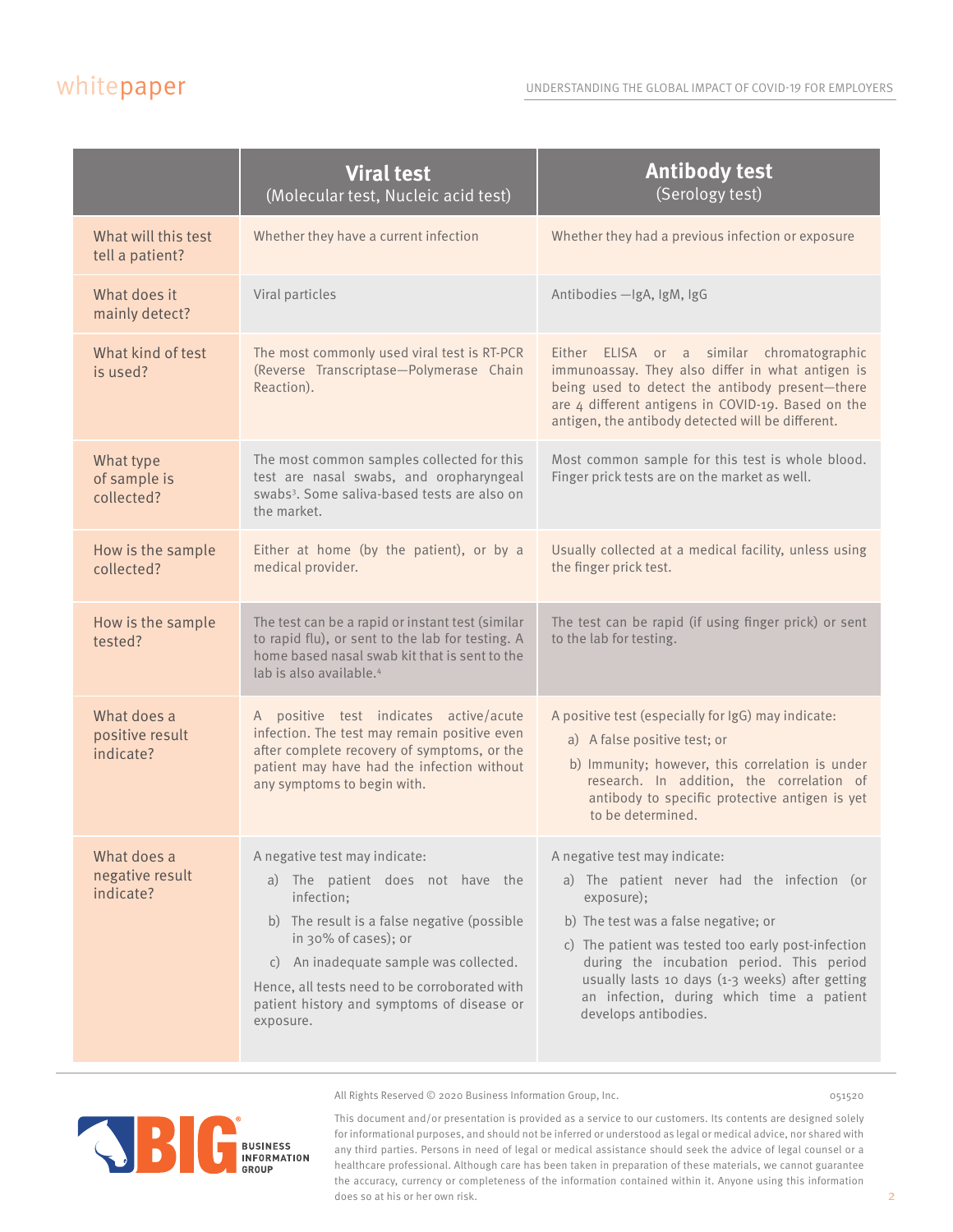## **ANTIBODY AND IMMUNITY TESTING**

The CDC is actively looking at serologic data to validate the antibody tests and provide recommendations for their use<sup>5</sup>. The CDC's validation study of various antibody tests and their use in making clinical decisions with regards to immunity will shed more light as time passes<sup>6</sup>. Also, community antibody testing is becoming more available as commercial laboratories increase their capacity to perform such tests.

There is no data as of the date of this paper to support use of any particular test to detect immunity and hence, make return to work decisions. However, reasonable decision-making protocols can be developed based on information that will become available in the near future as testing increases.

## **PRIORITIES FOR COVID-19 TESTING FOR CURRENT INFECTION**

The CDC has stated that not everyone requires COVID-19 testing. Most patients with mild illness recover at home and therefore may not need to be tested7 . Unless the subject has had known COVID-19 symptoms or a history of exposure, testing is not

required. The following list (adapted from the CDC) of priority personnel are being tested, followed by asymptomatic patients as per medical provider discretion.

# **High Priority**

- Hospitalized patients
- Healthcare facility workers, workers in congregate living settings, and first responders **with** symptoms
- Residents **with** symptoms in long-term care facilities or other congregate living settings, including prisons and shelters
- Persons identified through public health cluster and selected contact investigations

#### **Priority**

- Persons **with** symptoms of potential COVID-19 infection, including: fever, cough, shortness of breath, chills, muscle pain, new loss of taste or smell, vomiting or diarrhea and/or sore throat
- Persons **without** symptoms who are prioritized by health departments or clinicians, for any reason, including but not limited to: public health monitoring, sentinel surveillance, or screening of other asymptomatic individuals according to state and local plans.

<sup>7 &</sup>quot;Testing for Covid19" Centers for Disease Control and Prevention, https://www.cdc.gov/coronavirus/2019-ncov/symptoms-testing/testing.html





All Rights Reserved © 2020 Business Information Group, Inc. 051520

This document and/or presentation is provided as a service to our customers. Its contents are designed solely for informational purposes, and should not be inferred or understood as legal or medical advice, nor shared with any third parties. Persons in need of legal or medical assistance should seek the advice of legal counsel or a healthcare professional. Although care has been taken in preparation of these materials, we cannot guarantee the accuracy, currency or completeness of the information contained within it. Anyone using this information does so at his or her own risk.  $\overline{3}$ 

<sup>5 &</sup>quot;Covid19 serology surveillance strategy" Centers for Disease Control and Prevention, https://www.cdc.gov/coronavirus/2019-ncov/covid-data/serology-surveillance/index.html 6 "Serology testing for Covid19" Centers for Disease Control and Prevention, https://www.cdc.gov/coronavirus/2019-ncov/lab/serology-testing.html